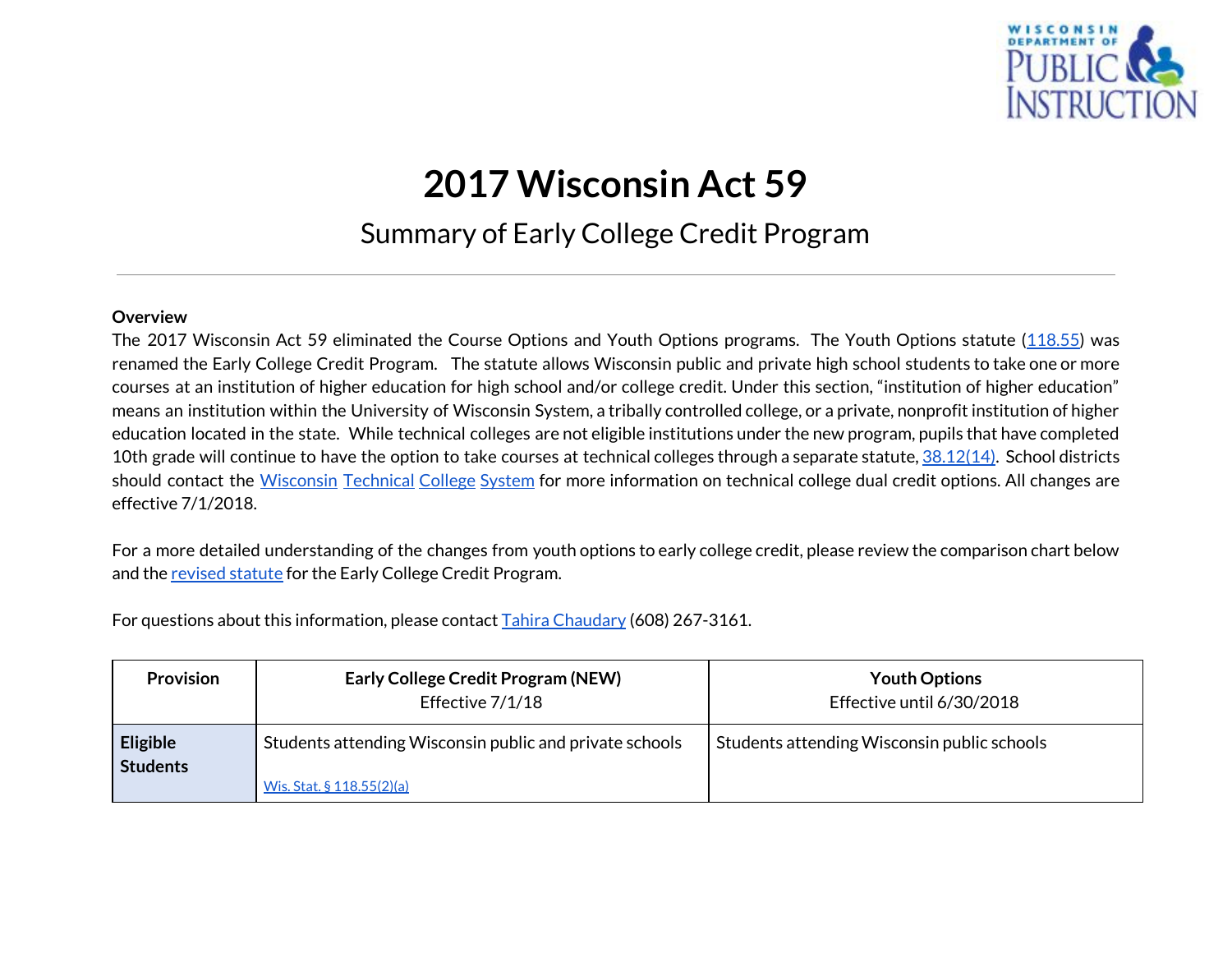| <b>Eligible Grades</b>                        | $9 - 12$                                                                                                                                                                                                                  | 11 & 12                                                                                                                                                    |
|-----------------------------------------------|---------------------------------------------------------------------------------------------------------------------------------------------------------------------------------------------------------------------------|------------------------------------------------------------------------------------------------------------------------------------------------------------|
|                                               | Wis. Stat. § 118.55(2)(a)                                                                                                                                                                                                 |                                                                                                                                                            |
| <b>Eligible</b><br><b>Institutions</b>        | Collectively referred to as "Institutions of Higher<br>Education" (IHE)                                                                                                                                                   | Collectively referred to as "Institutions of Higher<br>Education" (IHE)                                                                                    |
|                                               | Includes UW System institutions, tribally controlled<br>colleges, and private, nonprofit institutions of higher<br>education<br>Wis. Stat. § 118.55(1)(bm)                                                                | Includes UW System institutions, tribally controlled<br>colleges, private, nonprofit institutions of higher<br>education, and Wisconsin Technical Colleges |
| <b>Eligible</b><br><b>Semesters</b>           | Fall, Spring, and Summer<br>Wis. Stat. § 118.55(2)(a)                                                                                                                                                                     | Fall and Spring only                                                                                                                                       |
| <b>College/Course</b><br>credit limitation    | 18 college credits total with corresponding district policy;<br>no annual or semester limits                                                                                                                              | 18 college credits total with corresponding district<br>policy; no annual or semester limits                                                               |
|                                               | UW System institutions must notify student of whether<br>credits earned are transferable between and within<br>institutions.                                                                                              |                                                                                                                                                            |
|                                               | Wis. Stat. §§ 118.55(3)(c) and (7t)(a)                                                                                                                                                                                    |                                                                                                                                                            |
| <b>Application and</b><br><b>Notification</b> | Student must submit an application to the IHE in the<br>previous school semester. The student must notify the<br>school board or the governing body of the private school of<br>the student's intent to enroll in an IHE. | Student notifies the school district ("board") using DPI<br>developed form and enrolls at college or university at<br>which course(s) are being sought.    |
|                                               | Wis. Stat. § 118.55(2)(a)                                                                                                                                                                                                 |                                                                                                                                                            |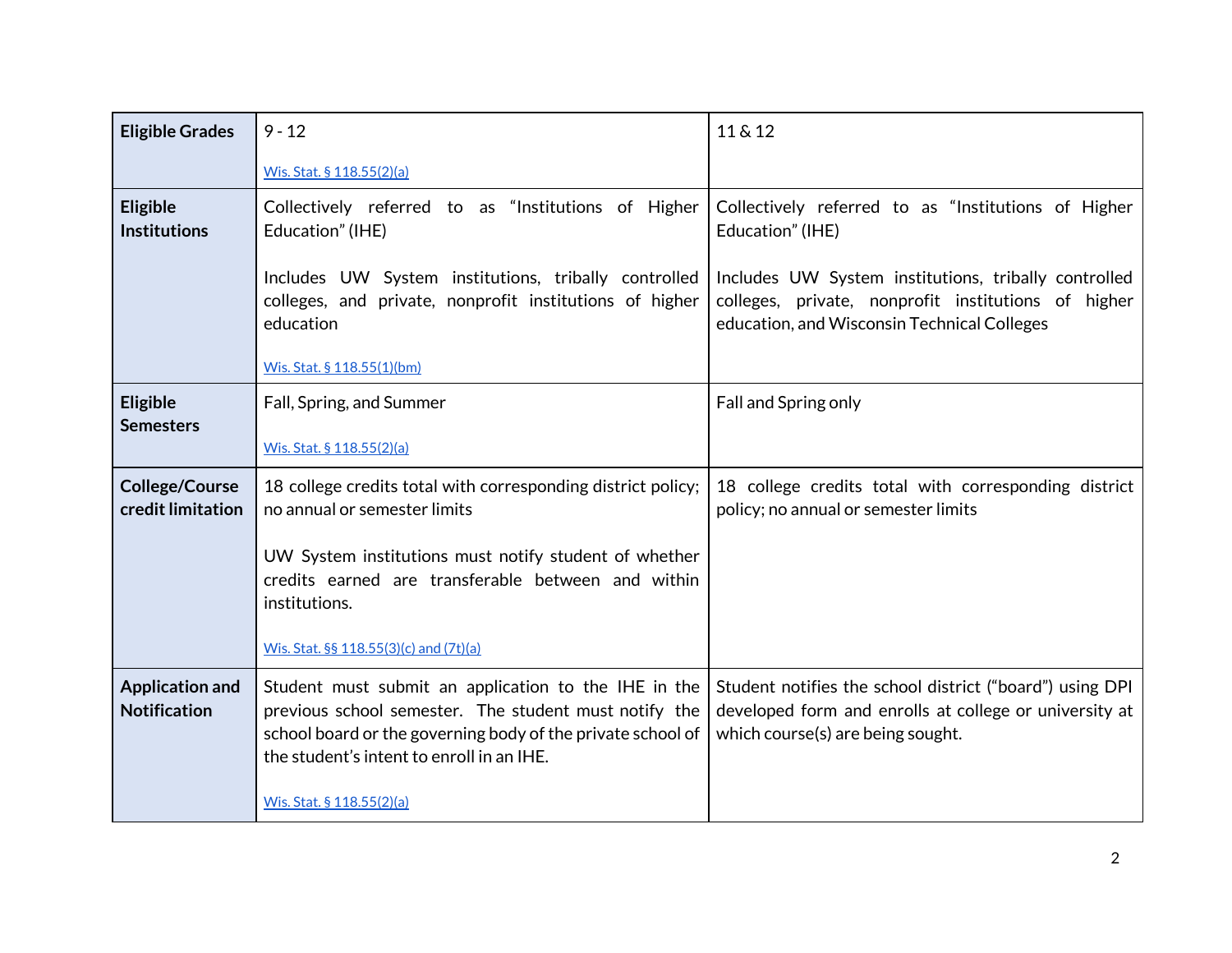| Deadline for<br>notification or<br>application             | Students must notify district of intent to enroll in Early<br>College Credit Program courses by March 1st (for fall<br>courses) and October 1st (for spring courses). No<br>specification for summer course application deadline<br><u>Wis. Stat. § 118.55(3)(a)</u> | Students must notify district of intent to enroll in Youth<br>Options courses by March 1st (for fall courses) and<br>October 1st (for spring courses)                                                              |
|------------------------------------------------------------|----------------------------------------------------------------------------------------------------------------------------------------------------------------------------------------------------------------------------------------------------------------------|--------------------------------------------------------------------------------------------------------------------------------------------------------------------------------------------------------------------|
| <b>Deadline for</b><br>notifying<br>student of<br>decision | District must notify student of approval and/or rejection of<br>desired courses before the beginning of the semester in<br>which the pupil will be enrolled                                                                                                          | District must notify student of approval and/or rejection<br>of desired courses by May 15th for courses to be taken<br>in fall and November 15th for courses to be taken in<br>spring                              |
|                                                            | Wis. Stat. § 118.55(3)(b)                                                                                                                                                                                                                                            | PI 40.04(3)(c)3.                                                                                                                                                                                                   |
| Method of<br>selecting<br>applicants                       | An IHE must admit a student if there is space available and<br>the student meets the requirements and prerequisites of<br>the course                                                                                                                                 | An IHE may admit a student only if there is space<br>available                                                                                                                                                     |
|                                                            | Wis. Stat. § 118.55(4)(a) 1. and 2.                                                                                                                                                                                                                                  |                                                                                                                                                                                                                    |
| District denial of<br>high school<br>credit for ECCP       | · Doesn't satisfy a high school graduation requirement<br>· District offers comparable course                                                                                                                                                                        | · Doesn't satisfy a high school graduation requirement<br>· District offers comparable course                                                                                                                      |
| course                                                     | Note:<br>see payment section, district is still responsible for 25% of the cost in the<br>event the course is taken for postsecondary credit only                                                                                                                    | Note:<br>Student may still take the requested course under Youth Options, but<br>will have to pay all costs and, if determined to not satisfy a high school<br>graduation requirement, only receive college credit |
|                                                            | Wis Stat. § 118.55(3)(b)                                                                                                                                                                                                                                             |                                                                                                                                                                                                                    |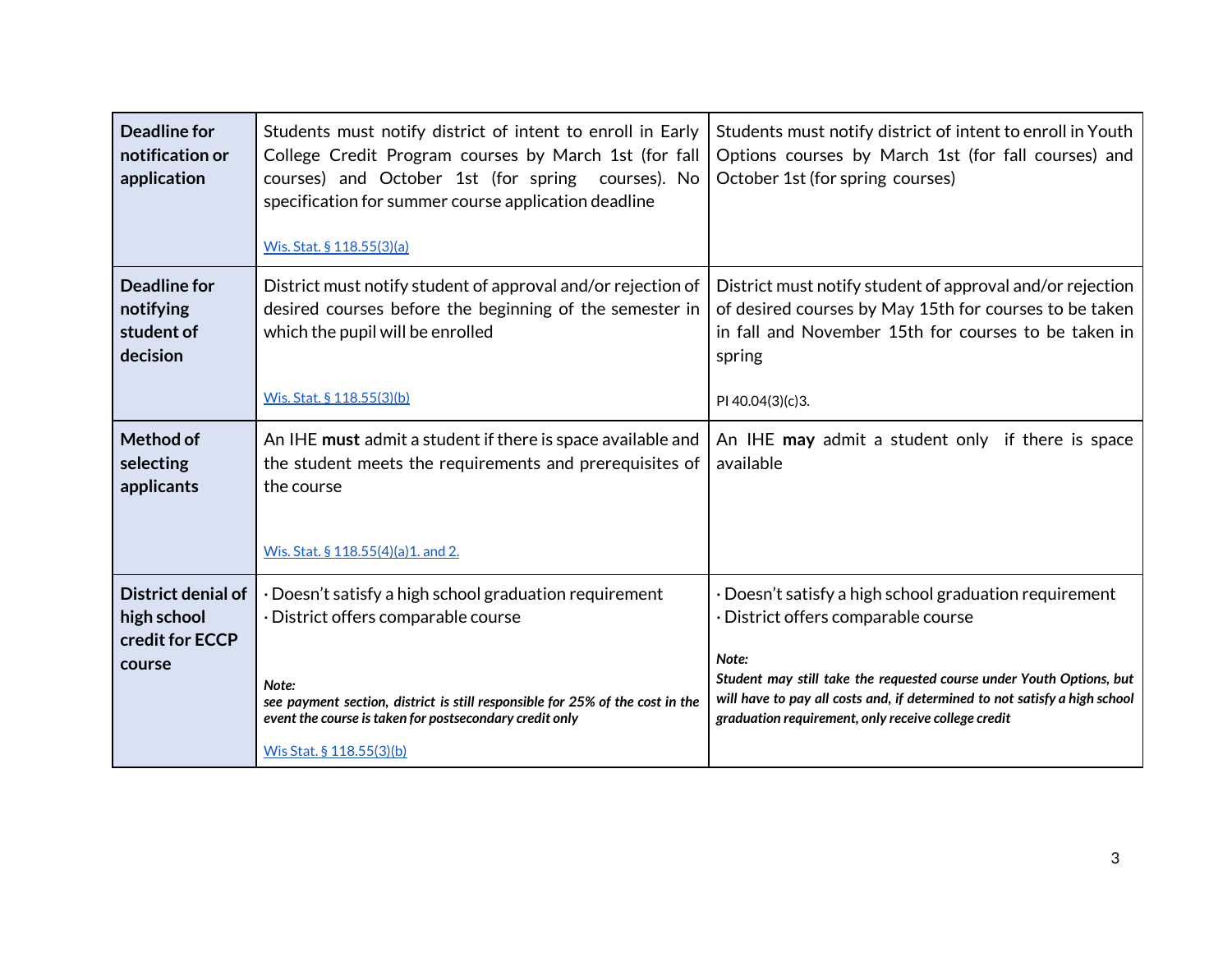| <b>Appeal</b><br>considerations                                   | $\cdot$ Meets graduation requirements<br>· District offers comparable course<br>· Filed within 30 days of receiving decision<br>Wis. Stat. § 118.55(3)(b)                                                                                                                                                                                                                                                                                                                                                                                                                                                                                  | $\cdot$ Meets graduation requirements<br>· District offers comparable course<br>· Filed within 30 days of receiving decision                                                                                                                                                                                                                                                     |
|-------------------------------------------------------------------|--------------------------------------------------------------------------------------------------------------------------------------------------------------------------------------------------------------------------------------------------------------------------------------------------------------------------------------------------------------------------------------------------------------------------------------------------------------------------------------------------------------------------------------------------------------------------------------------------------------------------------------------|----------------------------------------------------------------------------------------------------------------------------------------------------------------------------------------------------------------------------------------------------------------------------------------------------------------------------------------------------------------------------------|
| <b>Responsibility</b><br>for paying cost<br>of approved<br>course | Student's district of full-time attendance, state, IHE, and<br>pupil (if applicable)<br>Wis. Stat. § 118.55(5)                                                                                                                                                                                                                                                                                                                                                                                                                                                                                                                             | Student's district of full-time attendance or the pupil (if<br>applicable).                                                                                                                                                                                                                                                                                                      |
| <b>Cost of course</b>                                             | <b>High School Credit Only OR</b><br><b>High School AND Postsecondary Credit</b><br>If the District does not offer a comparable course<br>School District - 75%<br>State - 25% (The DPI shall reimburse the school board of the school<br>district the amount received from the department of workforce development<br>under this section)<br>Pupil - 0%                                                                                                                                                                                                                                                                                   | <b>High School Credit Only</b><br>· For WTCS and UW-System, actual cost of tuition, fees,<br>books, and other necessary materials directly related to<br>the course.<br>· For private, nonprofit colleges, lesser of the actual cost<br>of tuition fees, books, and other materials directly<br>related to the course or an amount determined<br>according to statutory formula. |
|                                                                   | <b>Postsecondary Credit Only</b><br>If the District does not offer a comparable course<br>School District - 25%<br>State - 50% (The DPI shall reimburse the school board of the school<br>district the amount received from the department of workforce development<br>under this section)<br>Pupil - 25% (the school board/private school must waive and pay the<br>pupil's share of the tuition charge if it is determined that it would pose an<br>undue financial burden to the student and their family, as determined by DPI<br>administrative rule.)<br>Notes:<br><b>IHE cost sharing through limit on allowable tuition charge</b> |                                                                                                                                                                                                                                                                                                                                                                                  |